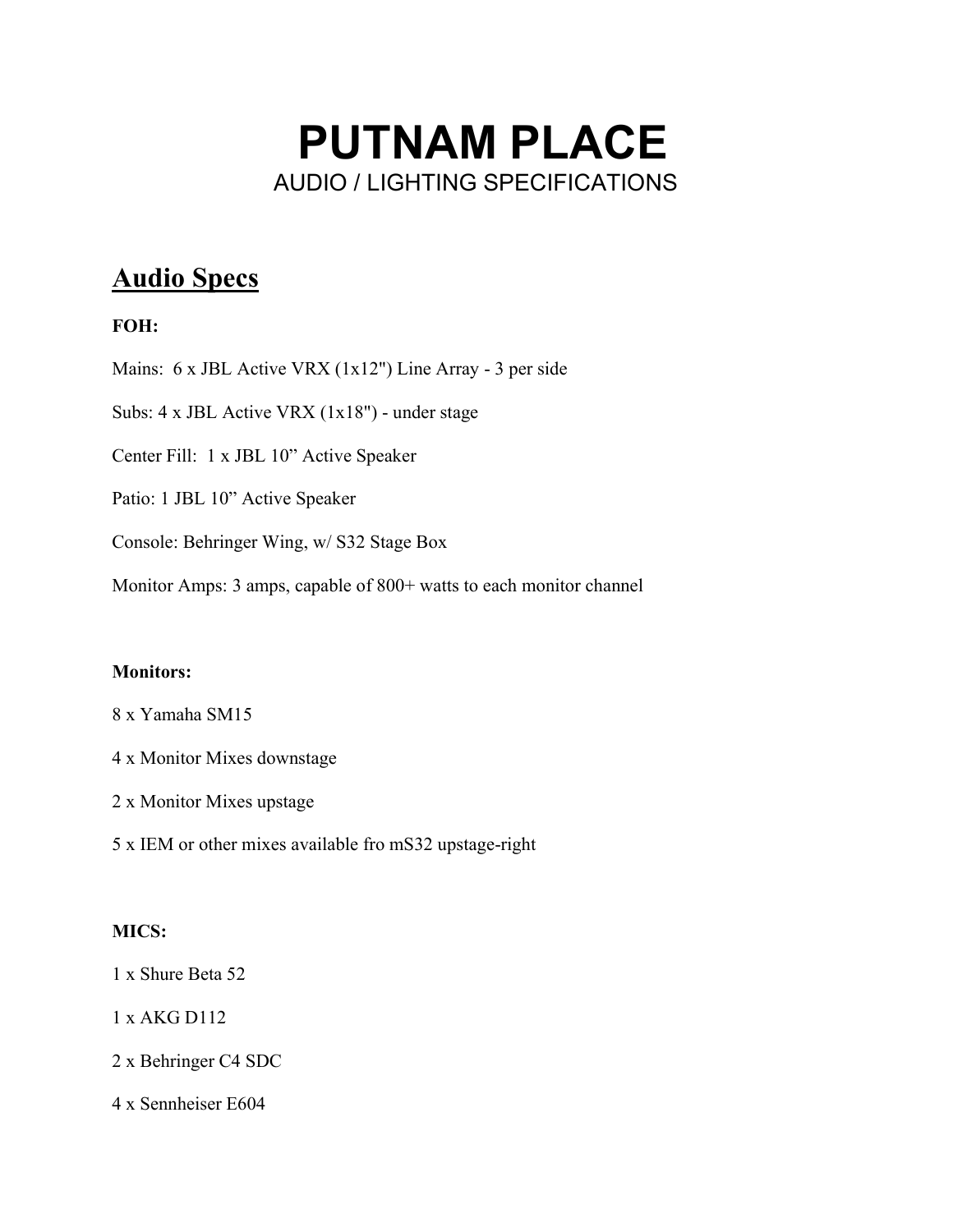# 2 x Sennheiser E609

- 1 x Shure PG52
- 4 x Shure PG56
- 5 x Shure SM57
- 5 x Shure SM58
- 1 x Shure PG81
- 1 x Whirlwind Stereo D.I.
- 1 x PCDI Stereo D.I.
- 3 x Mono D.I.

#### Stands:

- 9 x Tall Boom
- 3 x Straight Round base
- 6 x Short Boom
- 1 x Straight Short

# Output Routing:

- AES50 A (S32 Stage Box)
- 1-11: Match Bus Outputs
- 12: Available
- 13: Center Fill
- 14: Subs
- 15: Main Left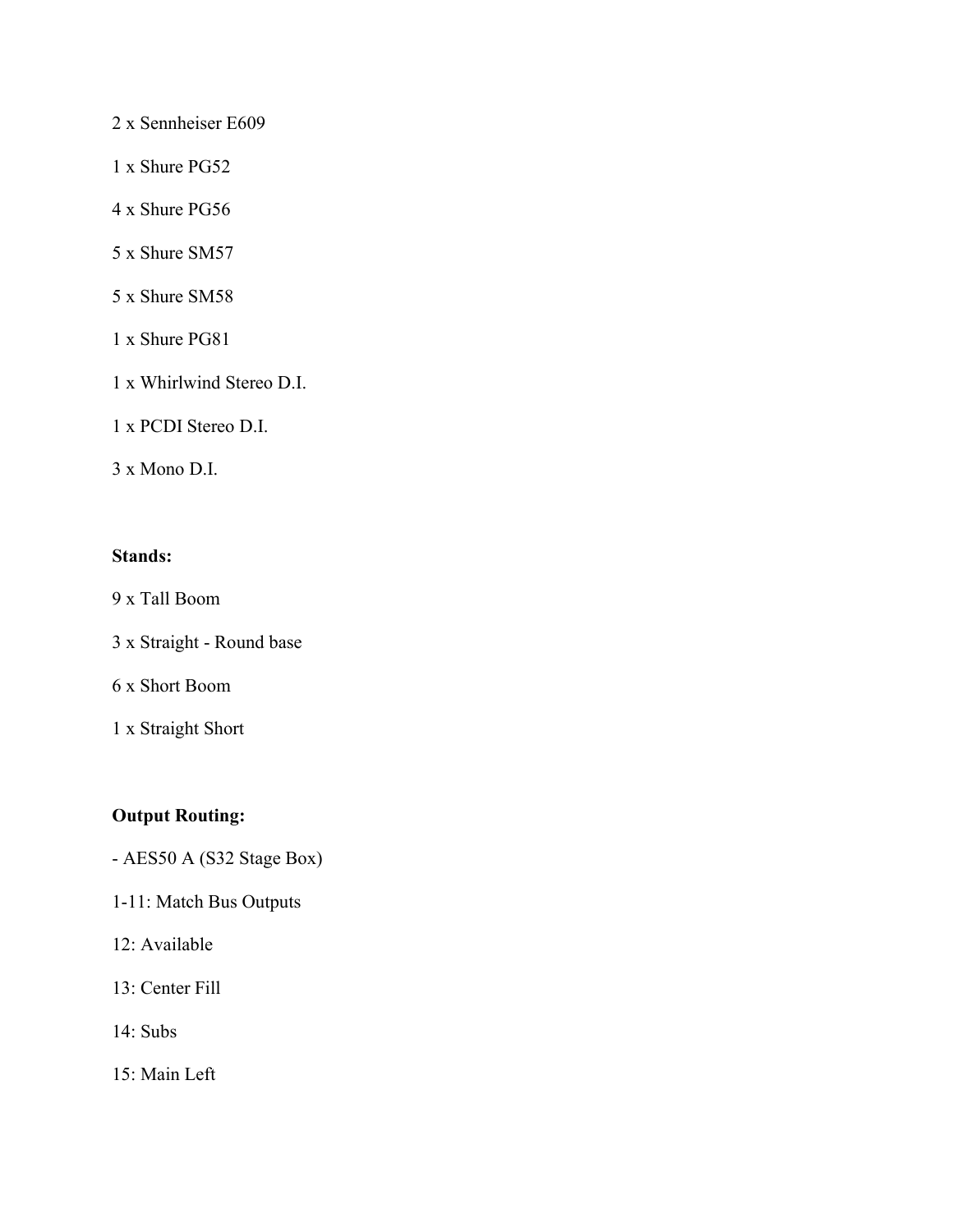16: Main Right

-Console Local Outputs:

1-7: Available

8: BUS 12 Outside Mix

## Stage Drops:

16-channel - Upstage-Left

12-channel - Upstage-Right

6-Channel - Downstage-Center

Power drops located at upstage wall or downstage

32 x XLR Cables (10'-20')

# Lighting Inventory

#### UPSTAGE:

6 x ADJ Focus Spot Three (21-channel)

4 x Beam 230 7R (16-channel) - Profiles exist on internet for AVO and Grandma

#### MID STAGE:

- 2 x Elation Cuepix Blinder
- 2- ADJ COB Cannon Color Wash (6-channel)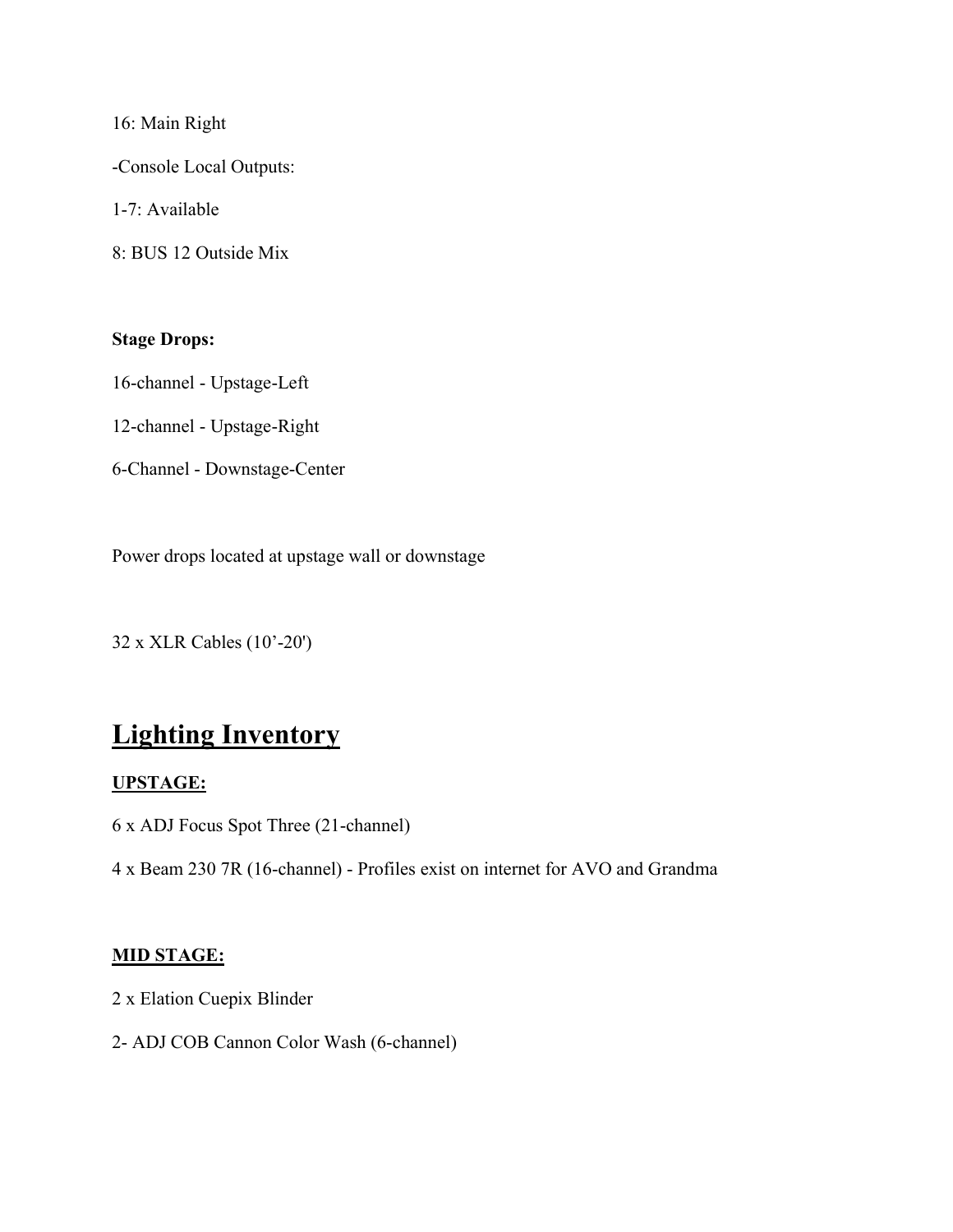#### DOWN STAGE:

4 x ADJ COB Cannon Color Wash (6-channel)

3 x ADJ COB Cannon White Wash (3-channel)

1 x ADJ Focus Spot Three (21-channel)

#### FLOOR:

4 x Beam 230 7R (16-channel) - When bringing ground package, these are removed from the stage to free up space / power.

#### CONTROL:

ASUS Laptop

AVOLITES T1

OSI MIDI for TITAN

Behringer X-Touch

## ATMOSPHERICS:

Chauvet Ecohaze (2-channel) - Green room and office door must be closed to use.

#### GUESTS:

You're welcome to bring additional ground fixtures. Please inform us of what you intend to bring and what power requirements you may have. WE have 2 additional 20-amp circuits for lighting power, leaving 3 for band/stage power.

DMX addresses are listing on lighting plot. DMX addresses are not to be changed.

There is a 4-way DMX splitter on stage for air, ground, atmosphere and guest.